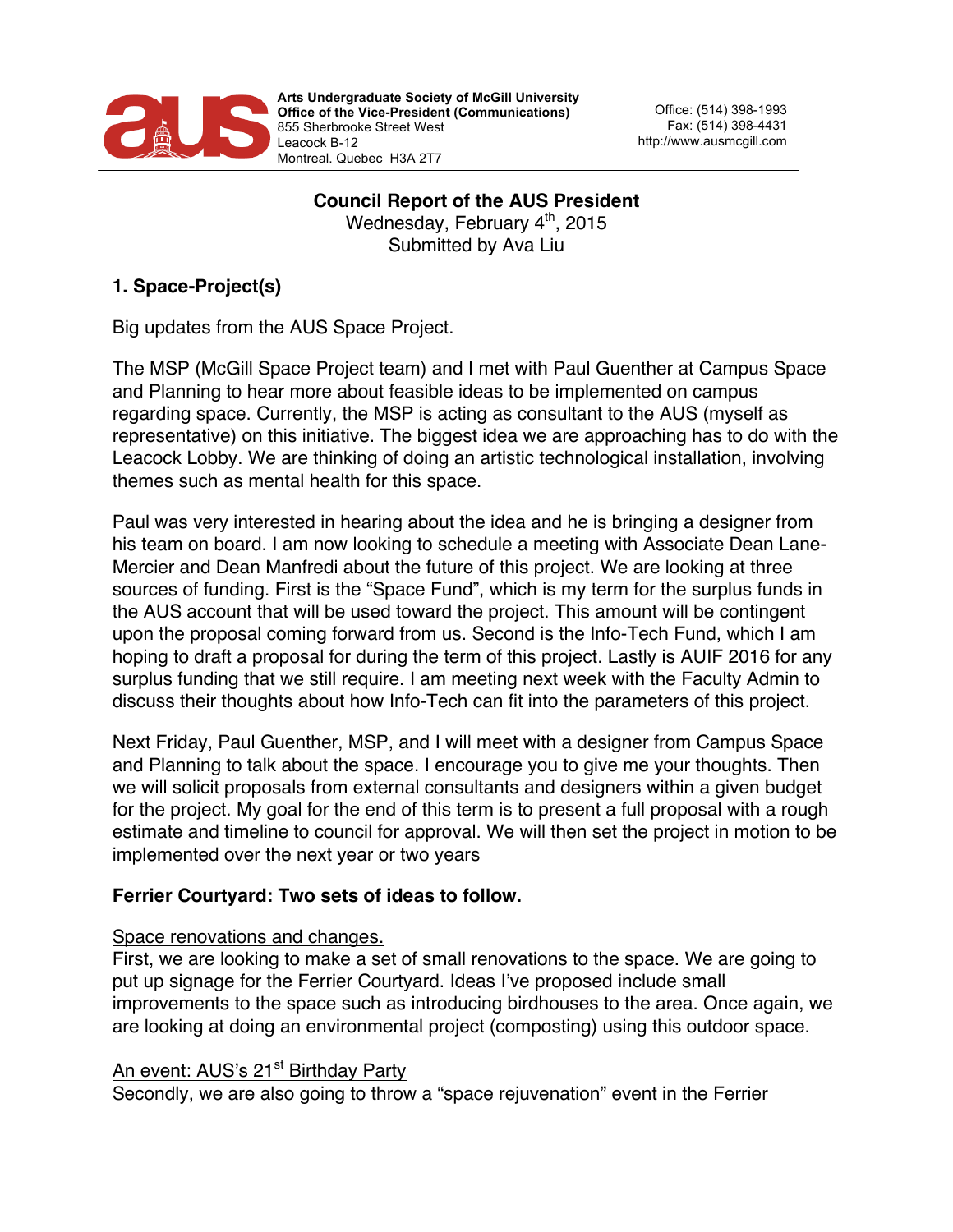Courtyard at the end of the term. It will be a "classy mixer". We are currently considering inviting faculty, admin, etc, as well as students. The event will happen near the end of the year. We will get an outdoor liquor permit for this event. We have discussed bringing in artwork from students to be displayed during the evening. We will probably have this event in the beginning of April.

## **2. Dean's Fee**

I have submitted the question to both the Dean and the DPSLL office. The AIO is currently working on getting together a team of students who will form the "Yes" committee. We are pretty much ready to pose this question to students. I will be looking to obtain council's support for an endorsement for the Yes Committee.

## **3. MoA Negotiation and SNAX**

We met with Vilma at the DPSLL office to discuss the MoA. The prospects for negotiating SNAX are not looking to be easy. We are going to meet with Mathieu at SHHS to discuss his thoughts on food on campus. Ollivier Dyens and Suzanne Fortier are coming to lunch at SNAX this week.

### **Projects**

## **Laptop Lending Program**

Should relaunch soon. New rules have been set by the program, which we will condense onto a one-page brief.

## **Work Your B.A.**

Went great!

## **Internal Administrator Hiring**

Meet Patricia! She is our new internal administrator. This portfolio should improve drastically from now on. We have cleared the backlog with McGill admin and are processing permits and bookings regularly. As acting VP Internal, I am looking to improve departmental relations by enhancing our communications. We will have a working departmental listserv and Presidents' listserv up by the end of this week. I will be scheduling a Presidents' Roundtable to introduce some of our new ideas for improving AUS's internal administration and financial processes.

## **CSUS**

Computer Science is becoming a departmental association today. Yay!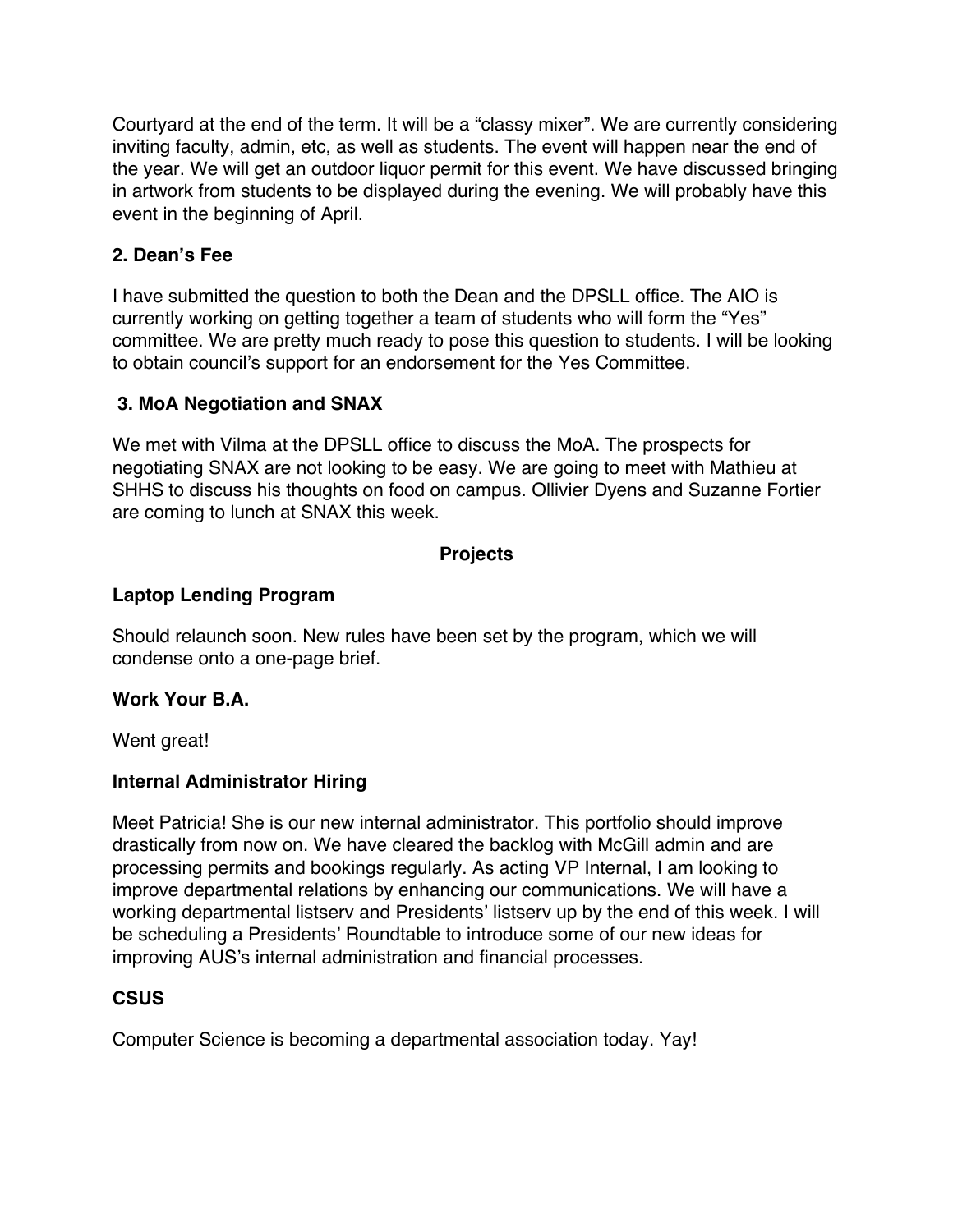# Timesheet:

| January 2015                 |                                                                                        |                                                                                                |                                                                |                                                            |                                                             |
|------------------------------|----------------------------------------------------------------------------------------|------------------------------------------------------------------------------------------------|----------------------------------------------------------------|------------------------------------------------------------|-------------------------------------------------------------|
|                              | Mon 19                                                                                 | Tue 20                                                                                         | Wed 21                                                         | Thu 22                                                     | <b>Fri 23</b>                                               |
| all-day                      |                                                                                        |                                                                                                |                                                                |                                                            | Pay Credit Card Bill w                                      |
| $9AM -$                      |                                                                                        | 8:35 AM (8:35 AM EST)<br><b>POLI 478 LEA 110</b>                                               |                                                                | 8:35 AM (8:35 AM EST)<br><b>POLI 478</b><br><b>LEA 110</b> |                                                             |
| <b>10 AM</b><br><b>11 AM</b> |                                                                                        | <b>ION Interview</b>                                                                           | 10:05 AM (10:05 AM EST)<br><b>POLI 334</b><br>Burnside 1B39    |                                                            | 10:05 AM (10:05 AM EST)<br><b>POLI 334</b><br>Burnside 1B39 |
| Noon                         | 11:35 AM (11:35 AM EST)<br><b>RELG 344</b><br><b>Birks 205</b>                         | <b>AUS Equity Meeting</b>                                                                      | 11:35 AM (11:35 AM EST)<br><b>RELG 344</b><br><b>Birks 205</b> |                                                            | <b>Brett, CSA</b>                                           |
| 1 PM                         | $\mathbb{R}^2$                                                                         | 1:05 PM (1:05 PM EST)<br><b>PSYC 332</b>                                                       |                                                                | Bianca I<br>$1:05$ PM<br><b>PSYC 332</b>                   | Patricia - Interview                                        |
| 2 PM                         | 1:30 PM<br>Interview - Julia, Intern                                                   |                                                                                                |                                                                |                                                            |                                                             |
| 3 PM -                       |                                                                                        |                                                                                                |                                                                |                                                            | 2:30 PM<br><b>Space Project</b>                             |
| 4 PM                         |                                                                                        |                                                                                                |                                                                |                                                            |                                                             |
| 5 PM<br>6 PM                 | 4:30 PM (4:30 PM EST) $\mathring{m}$ ?<br><b>Executive Committee</b><br>Champagne Room | 5 PM<br>Set up tables                                                                          |                                                                | 4:30 PM (4:30 PM EST)<br><b>RGCS</b><br>Ferrier            |                                                             |
| 7 PM                         | li il<br>6 PM<br><b>Work Your B.A.</b>                                                 | $\frac{4}{10}$<br>6 PM<br>It Starts With Arts -<br><b>WORK YOUR BA</b><br><b>SSMU Ballroom</b> | II 6 PM<br><b>AUS Council</b>                                  |                                                            |                                                             |
| 8 PM                         |                                                                                        |                                                                                                |                                                                |                                                            |                                                             |